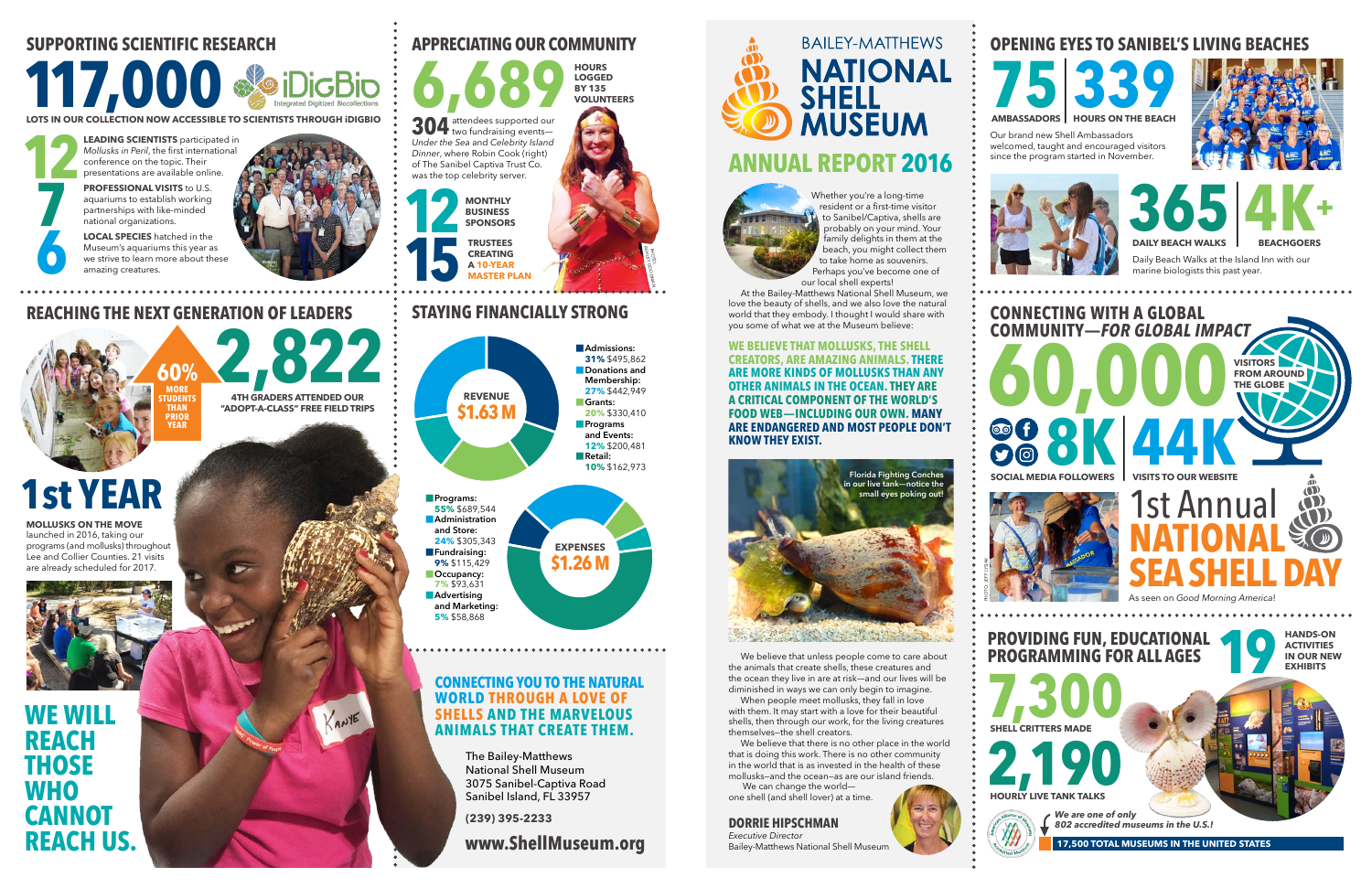William and Margie Abraham J. M. and Janet Abrams Don and Jane Adams Judith Adler Adventures in Paradise Tom and Jane Agnes Charles Alexander Pete and Pat Allen Anna Urban Allen Lee and Margery Almas Lawrence Amon Mary Anderson Joe and Leslie Anding Susan Andrews Tom and Linda Annesley Dennis Arce and Carmen Zayas Asplundh Foundation Michael and Christine Attardo Bruce and Ginny Avery William Badgley and Carol McEntee Bailey's General Store Barry and Janette Baker Thomas Ball Bank of the Islands Mark and Gretchen Banks John and Judy Barbieri Kenneth and Jane Barna Ellen Barrett Rick Bartleson James and Kim Bartolini Ric Base Richard Batt and Robin Harris Emily Bau-Madsen Mary Bauer Bean, Whitaker, Lutz, & Kareh, Inc. Ruth Becker Clair Beckmann Cliff and Susan Beittel Susan Bellevue Benchmark Construction Pete and Nancy Bender Michael and Margie Bennett Rosemary Benson The Benton Family Donald Beresky and Roxanne Marks Greg and Donna Bergamo Christopher and Katherine Berman Terry and Mary Bigelow C. William Black F. Matthew and Dona Blaine Tom Bogar and Gail Carr Eldon and Judy Bohrofen Fred and Mary Bondurant Bonita Springs Shell Club Ron and Mary Jo Bopp Sherwood and Sharon Boudeman Margaret Boutwell Robert and Patricia Bowden Margaret Bowen Wayne and Linda Boyd Pam Boynton Thomas and Deborah Braciszewski Patricia Bradley Patrick and Michaela Brady Stephen and Katherine Branam Edward and Marilyn Braun John and Catherine Bridge Brightstreet Group Lisa Brooks Joseph and Linda Brunner Susan Buehler Rodger and Mary Jo Bunnell Robert and Judith Burgstahler D. Keith and Pat Campbell The Campbell Foundation George and Lynne Campean

Barbara Freeman Walter and Methel Gale Sam and Kathy Galloway Meredith Gantt and Larry Natt Gail Geibel Stanley and Visnja Gembicki Gene's Books Douglas and Sherry Gentry Alan Gettleman Ron and Phyllis Gibson Philip Gildernberg Henry and Jean Glass Rebecca Godley and Jerome Missel Tom and Anne Golden Herbert and Judy Goldenberg Joy Goldsmith The Arthur & Constance Goodman Family Foundation James and Maureen Gorman Roger Gott Joan Grabe Leone Graham Shirlene Grasgreen Ira Grasgreen Joan Grayson Steve and Mandy Greenstein Bill and Shelley Greggs Phyllis Gresham Lynn and Beverly Grimshaw Roger and Sandra Grogman Lyder and Charlene Gulbrandsen John and Mary Hackett Haffenreffer Family Fund William Hallstead Steven and Patricia Hammarberg Madelyn Hanlon Richard and Barbara Hansen Al and Sally Hanser Juliana Harding Roger and Jackie Harned Charles and Peggy Harper John and Deborah Harrington Robert Harrison Marty and Brenda Harrity William Harvat and Elizabeth Bernens Matt Hatch and Juli Jameson Charles and Lori Hawes Heidrick & Co. Insurance Hans Heinz Edward and Annette Hendrick Walt Hendry and Janet Strickland John and Jane Henshaw David and Dorrie Hipschman Stanley and Dorothy Hirschfeld Sue Hobbs and Phil Dietz Shirley Hoch C.R. Hockensmith Donice Holaway Brian and Melanie Holaway Peter and Donna Holden Robert and Jane Holder David Holzinger and Linda Zylman Marguerite and Guy Howard Fund Barry and Marilyn Humphries Richard and Priscilla Hunt Eric and Beverly Hurd Jim and Glenna Irwin Island Chiropractic Center Island Inn Island Night Island Sun Publications Island Vacations of Sanibel & Captiva, Inc. John and Cheryl Jacobs John and Lana Jacobs **Mary and Richard Jalkut** 

Larry and Jane Carter Daniel and Donna Casey The Cedar Chest Fine Jewelry John Cena Frank Charmoun Alfred and Annabelle Chatfield Chloe's of Captiva Jennifer Chorman Gustav and Vibeke Christensen Larry and Ginger Chumney Thelma Clark John and Judy Clark Tamsan Cleveland Dennis and Mary Clifford Lisa Cochrane Roger and Ann Cogswell Chittaranjandas Conda Congress Jewelers David and Roberta Conrad Doug and Robin Cook Barbara Cooley John and Faye Cooper Art Corace James Cordy Shirley Costello Tom and Jeanie Cottingham Michael and Suzanne Cullen Margaret Currie Thomas and Margaret Curtin Lance and Eillen Curtright Michael and Shirlla Cuscaden Donald Dan Peter and Sue Danford Chris and Becky Davison Jeff and Susan Dean Nancy Dehmlow Daniel and Mary Delk Dennis and Gretchen Delman Richard Deming Dotty DeVasure Dennis and Laura Devoy Donald and Mary Carol Dillinger Anne Dillon Doc Ford's Rum Bar & Grille Henry and Lorna Domke Marlene Donaldson Elizabeth Donley and Meghan Kimber Katharine du Pont Sanger Lammot DuPont Rick and Laurie Durant Dan and Susan Earley Hope Eastin EcoPlanz, Inc. Joel and Linda Edinburg Karen Ellington Stephen and Kathleen Elliott Englewood Shell Club John and Betty English David and Linda Essig Joe and Sara Evans Matt and Cathy Evers Cindy Ewell Alfred and Alice Fariole Christian and Jamie Fautz Lowell and Kathy Fay Carolyn Fazio Tom and Joan Feeley David and Mika Filkins Fred and Marianne Fischer Terry and Barbara Flannery Hans and Leslie Fleischner William and Louise Flint Dennis Flint Gerald and Brenda Fowler Frank and Mary Fravel Debbie Freeman

Steve and Tina James Jill Janda-Kanner James and Sue Jefferson Tad and Nancy Jeffrey II Jensen's Twin Palm Resort Marina Carol Jeschke Jerald and Susan Jindrich John Grey Painting Nancy and Brian Johnson Judith Jones and Rosemary Powell John Jones Rhonda Jordan and Fred Nerger Creton and Melissa Kalfoglou Karen Karp and Harland Glaz Duane Kauffmann Robert and Joan Kent Greg Kerns and Rebecca Cox Deirdre Kieckhefer Jerome King and Dale Anne Reiss Marlene King Burris Kiwanis of Sanibel-Captiva Frank and Joyce Klucken Robert and Cynthia Koch The Louis B., II and Josephine L. Kohn Family Foundation John and Linda Kramer Robin Krivanek James and Darlene Kroencke Sophia Kuharich Osma Kular The L.A.T. Foundation Philip and Madeline Lacovara Murry and Pam Langfitt William and Deborah Larson Christopher and Teri Lasher Ronald and Kelly Lauta Jack and Lori Law Herbert and Lenore Lawrence Michael Lazarus and Laura Kline Jeffrey and Andrea Ledis Harry Lee Lee County Electric Cooperative The Lee County Tourist Development Council Marcia Legru Kay Lenart David and Anita Lenes Alan and Edina Lessack Joel and Shirley Levine James Lewis Jack and Virginia Lightbourn Calvin and Patricia Linnemann Glen Littleton and Mary Steeb Edward and Irene Longley Philip and Patricia Love David Lowe and Nana Booker James and Brenda Lowman Sally Lund William and Carol Lyons Carol Macbride David Mackenzie Grace Madeira Kenneth and Valerie Makant Thomas and Sandra Malott Mammel Family Foundation The Mancheski Foundation, Inc. Eunice Maniaci Nancy Marini Eric Marshall and Deb Claflin Larry and Holli Martin Eugene and Helen Martz Karla Mason Joe and Linda Mason Patrick McAndrew Kathryn McCallum Nanette McClaskey and Bob Cefaioli

Barry Roth and Ying Przbyszewski ; Roger and Cindy Timm Bela Pokharna Peggy Porter Hoel Linda Powers Cheryl Prann Gene and Lilia Prokupets Michael and Cathy Raab Bill and Stephanie Rahe Bradner and Karen Rahn Clark and Pam Rambo Charles and Jane Ramseth David and Debra Rathje Mary and Chris Rayburn Harold and Patricia Rayburn Re/Max of the Islands Colin Redfern Ruth Reetz John and Katherine Reid Relax & Explore with Captain Brian Bruce and Marian Richards Edward and Lynn Ridlehoover Melissa Rinker William and Virginia Robinson Charles and Jean Roe Charles Rohde Don and Nancy Rolley Gussie Ross Rotary Club of Sanibel-Captiva Priscilla Royse Allison Ruby and Oscar Rattenborg: Jonathan and Jennifer Rufener Carol Russell Louise Sachs George and Anna Sampas Alfonso and Delia Sanchez Leslie and Sandra Sandy Sanibel Captiva Beach Resorts Sanibel Captiva Community Bank Sanibel Captiva Trust Company Sanibel Public Library Sanibel-Captiva Shell Club Sarasota Shell Club Janice Scandone Robert and Candace Schaeffer Andrew Schaller Wil Schlosser and Patty Wassel Gary and Bernice Schmelz Michael and Pat Schmidt Robert and Rosemary Schoeberle Kenneth and Susan Schoeck Tyler and Susan Schoenherr Bruce Schulz David and Karen Searles Patricia Sells Robert and Cynthia Senkar Virginia Severinghaus Graig and Kris Shaak Shawn and Laura Shaffer Diana Shall Phyllis Sharp Jean Shaulis Shell Point Retirement Village Ada Shissler John and Elizabeth Simler Beverly and Barbara Simpson Joyce Sirkin Judith Sirota Joann Skillett Dennis Skowronski and Amy Zelidman Kerry and Cheryl Smith Elisabeth Smith Donna Smith George and Patti Sousa South Seas Island Resort Kevin and Shirley Sparks

Eugene Spencer William and Judith Springer Richard and Susan Sprout David and Arella Squarer David and Linda Stafford Ralph and Joann Stevens Tom Stewart Leslie Stewart Stewart & Sons Insurance, Inc. Tom Stewart, III Lawrence Stiles Janet M. Strickland, P.A. Stroemer & Company, P.A. Suncoast Conchologists Club Dennis and Linda Sutherland Beverley Sutherland Michael and Deborah Szymanczyk Merrill Taylor Robin Taylor Chiarello Sandy Teger and Dave Waks William and Kathy Ten Pas Tenii, Inc. Jonathan and Sandra Thackeray Laura Roebuck and William Meehan: Douglas and Mary Lynn Theisen Sharon Thomas Elizabeth Thomas Wayne and Gerry Thompson Ed and Sheila Thomson Katherine Tippett Tom and Margo Toering Cliff Traff Frank and Priscilla Transue Ronald Traskos William and Barbara Traum Jane Tripp Howe Leanne Trout Sheila Turner Kelli Turner Raymond Udavchak David and Aimee Ulstad Doris Underwood Peter V.B. and Laura Unger Molly Valade Roxanne van Bokkelen Robert and Betty Van Tassel Karen Vanderven VIP Realty Group Carolyn Vun Kannon Dod and Anne Wainwright Herb and Mary Jane Walker Char Walonick Jeffrey and Beverly Warren George and Renee Watters Ty Webb Ronald Weeks Richard and Gail Weiss Laurie Wellman Warren Werner Dick and Dianne West West Coast Inland Navigation District Arlen Westbrook

Edward Wheeler and Anne Haslem Albert and Margaret White Charles Whitman Linda Wickstra Marilyn Wilcoxon Tommy and Trudy Williams Jane Williams Myk and Jodi Willis Anita Wilson Mark and Debbie Wimmer Walter and Arnee Winshall John Wolf Eloise Wood Gregory and Ruth Woodham David Wright Edwin Wurzburg and Deborah Haggett, EdD John Zimmerman Bill and Patty Zimmerman Kathryn W. Zimmerman of York County Community Foundation Zonta Foundation of SW Florida, Inc.

#### **CELEBRITY ISLAND DINNER SERVERS 2016**

Ric Base

Mark Blust Mary Bondurant Robin Cook *(top server!)* Brian Hollaway Terry Igo Joel Johnson Holli Martin Lacy McClary Shelby Peters Pam Rambo Robn Roberts

#### **SPONSORS OF THE MONTH**

**JAN:** Bailey's General Store **FEB:** Sanibel Captiva Trust Company

- **MAR:** Island Vacations of Sanibel & Captiva, Inc.
- **APR:** Island Vacations of Sanibel & Captiva, Inc.
- **MAY:** Chloe's of Captiva
- **JUN:** Island Inn
- **JUL:** South Seas Island Resort
- **AUG:** Relax and Explore
- **SEP:** Chloe's of Captiva
- **OCT:** Re/Max of the Islands
- **NOV:** Adventures in Paradise
- **DEC:** Bondurant Realty Group— John R. Wood Properties

James and Linda McCoy Dean and Nancy McCumber Louise McDonald John and Jordan McIntyre J. Lawrence and Mary McIntyre DTM and JLM McLaughlin Family Foundation Jennifer McLean Steve and Wendy McMillan Garwin and Marilee McNeilus Sal and Mia Mendoza Carlos and Alessandra Menendez Ann Merritt and Richard Fox James Metzler and Sarah Ashton William and Maxine Millar Mike and Lisa Miller Loris Miller John and Constance Miller MMGY Global, LLC Daniel and Ann Moeder Thomas and Margaret Mohundro Joseph and Linda Mondelli Robert Monk Sandy and Judith Montclare Melanie Moraga Audrey More-Workman John and Sheilah Morley Donald and Cynthia Morrongiello John and Kay Morse Scott and Arlene Mowry Bob and Rebekah Moyle April Muchmore-Vokoun and Michael Vokoun Dick and Emily Muench Tom and Carol Mullin Remi Munier and Cynthia Hart Phillip and Linda Murphy John Namovic Leroy and Diane Neitzel Bruce Neville North Carolina Shell Club Amy Nowacki George Nyquist Nancy Odén Larry and Nancy Odette William and Heather OKeefe Omni Financial Services of Lee County, Inc. Timothy and Mary Ord Joel and Bunny Ospa Owen-Ames-Kimball Company Robert and Alice Pace Gerard and Sylvia Pahl Susan Paladino Weston Palmer Palmetto Shell Club Bruce and Harriet Pattison Smoky and Stephanie Payson Marie Peart Jon and Kim Pelzer Gary and Nancy Penisten Family **Foundation** Tim and Catherine Pennington Ron and Carol Periard Robert and Anne Perra Kerry and Laura Person Gil and Margie Peters Pfeifer Realty Group Philip Financial Group L.E. Phillips Family Foundation, Inc. Sidney and Jane Picker Ken and Alice Piech Cheryl Piencykoski Sean Pierce Nancy Pierce Sue Ann Pirsch

# **2016 DONORS THANK YOU! WITH YOUR SUPPORT, WE LEARN AND LOOK TO THE FUTURE, TOGETHER.**

# **WE DO THE RIGHT THING, TOGETHER. AND WE SUCCEED, TOGETHER!**

*Every effort has been made to provide an accurate list of donors. If there are any errors or omissions, please contact Melanie Moraga at 239-395-2233 ext. 11*

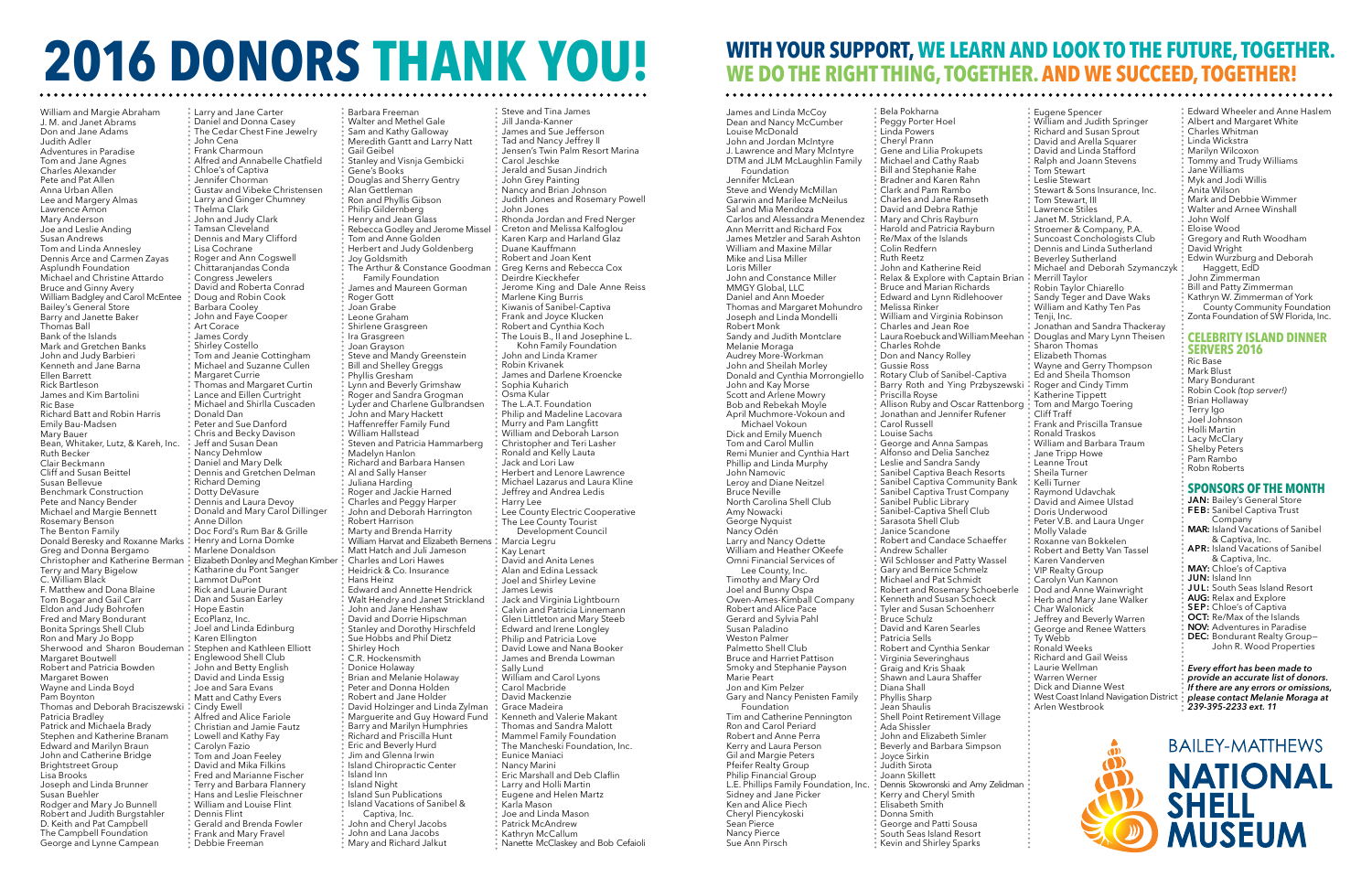

March 1, 2017

Dear Community,

I have the honor and privilege of serving as the 2017 Bailey-Matthews National Shell Museum's President. Having been on the Board of Directors since 2013, I've come to learn the rich history of the Museum and the important role it plays in our local, regional, national and international community. I've also had the great opportunity to watch Dorrie Hipshmann, the Museum's Director, along with former Board President, Pete Bender, help further guide the Museum into a position of strength, both organizationally and financially.

I can say with confidence that the Museum's future is both stable and bright. Financials are being managed properly and conservatively, while insurance, assets, reserves, staff levels, and expenses are all at comfortable levels. The Museum's vision and mission are both well-defined and embraced from the top down. Short-, mid-, and long-range goals are clear with the Board's commissioning of a Master Plan in 2016, which will help shape and define the Museum, both organizationally and financially, over the next 10+ years.

Another great indicator of the current and future success of the Museum is the dramatic increase in positive visitor feedback. The museum has made changes to its staffing, programs, and pricing over the last few years in order to better connect with its visitors, volunteers, and financial supporters. The glowing feedback from these groups concludes that these efforts are indeed working.

It's evident that the dedication of past staff, volunteers, and Boards has created an opportunity and atmosphere for the Bailey-Matthews National Shell Museum to shine! I look forward to honoring this longstanding history of progress and enthusiastically participating in the Museum's exciting future.



**Chris Davison** 2017 Board of Trustees President